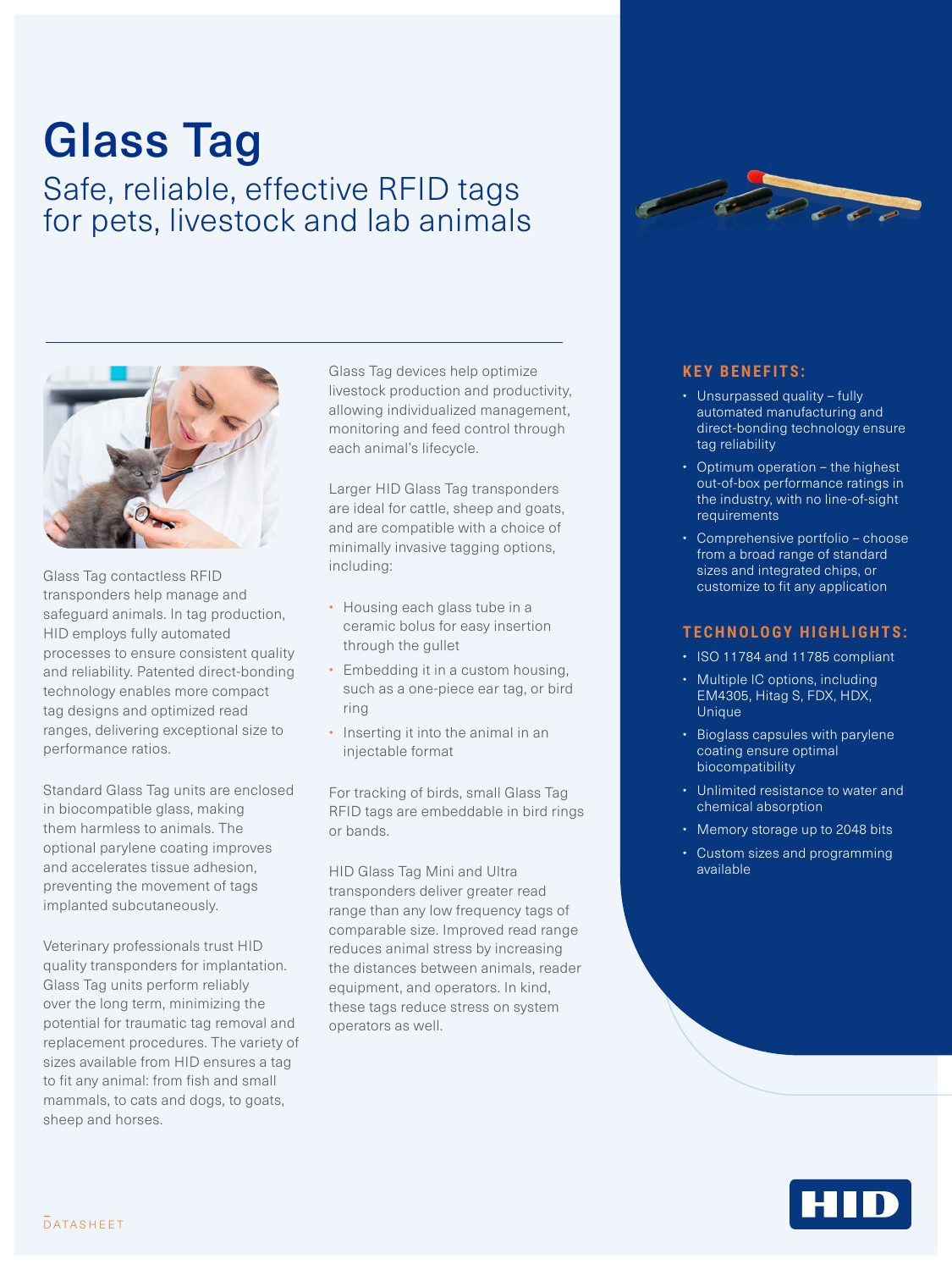## Glass Tag





HID can create a custom tag solution to fit your application requirements for chip type, dimensions, programming and materials.

|                                                | <b>Glass Tag</b>                                                                                                                         |                                                  |                                                    |                                                         |                                                    |                                |  |  |  |  |
|------------------------------------------------|------------------------------------------------------------------------------------------------------------------------------------------|--------------------------------------------------|----------------------------------------------------|---------------------------------------------------------|----------------------------------------------------|--------------------------------|--|--|--|--|
|                                                | <b>Unique</b>                                                                                                                            |                                                  | <b>Mini</b>                                        | <b>EM4305</b>                                           |                                                    |                                |  |  |  |  |
|                                                | $12 \, \text{mm}$                                                                                                                        | 8 mm<br>10 <sub>mm</sub>                         |                                                    | $12 \text{ mm}$                                         | <b>22 mm</b>                                       | 34 mm                          |  |  |  |  |
|                                                |                                                                                                                                          |                                                  |                                                    |                                                         |                                                    |                                |  |  |  |  |
|                                                |                                                                                                                                          |                                                  |                                                    |                                                         |                                                    |                                |  |  |  |  |
| <b>Base Model Number</b>                       | 601201                                                                                                                                   | 684290                                           | 684210                                             | 684230                                                  | 684250                                             | 684260                         |  |  |  |  |
|                                                | <b>ELECTRONIC</b>                                                                                                                        |                                                  |                                                    |                                                         |                                                    |                                |  |  |  |  |
| <b>Operating Frequency</b>                     | 125 kHz                                                                                                                                  | 134.2 kHz                                        |                                                    |                                                         |                                                    |                                |  |  |  |  |
| <b>Chip Type</b>                               | Unique                                                                                                                                   | EM4305                                           |                                                    | EM4305                                                  |                                                    |                                |  |  |  |  |
| <b>Memory</b>                                  | 64 bit read-only                                                                                                                         | 512 bit EEPROM                                   |                                                    | 512 bit EEPROM                                          |                                                    |                                |  |  |  |  |
| <b>Reading Distance</b>                        | Dependent upon reader, environment and application                                                                                       |                                                  |                                                    |                                                         |                                                    |                                |  |  |  |  |
|                                                | <b>PHYSICAL</b>                                                                                                                          |                                                  |                                                    |                                                         |                                                    |                                |  |  |  |  |
| <b>Dimensions</b>                              | Ø 0.08 x 0.47 in<br>$(02.12 \times 12 \text{ mm})$                                                                                       | Ø 0.05 x 0.31 in<br>$(01.4 \times 8 \text{ mm})$ | Ø 0.05 x 0.39 in<br>$(01.41 \times 10 \text{ mm})$ | $0.08 \times 0.47$ in<br>$(02.12 \times 12 \text{ mm})$ | Ø 0.16 x 0.87 in<br>$(0.4 \times 21.7 \text{ mm})$ | Ø0.16 × 1.34 in<br>(04x34.4mm) |  |  |  |  |
| <b>Tagging Method</b>                          | Subcutaneous                                                                                                                             |                                                  | External housing                                   |                                                         |                                                    |                                |  |  |  |  |
| <b>Housing Material</b>                        | <b>Bioglass</b><br><b>CHEMICAL AND MECHANICAL</b>                                                                                        |                                                  |                                                    |                                                         |                                                    |                                |  |  |  |  |
|                                                |                                                                                                                                          |                                                  |                                                    |                                                         |                                                    |                                |  |  |  |  |
| <b>Water</b>                                   | IP68, 68° F (20° C), 3.3 ft (1 m) x 24 h                                                                                                 |                                                  |                                                    |                                                         |                                                    |                                |  |  |  |  |
| <b>Withstands Exposure To</b>                  | Alcohol, ammonium chloride 25%, fuel B, HCL 10%, salt water                                                                              |                                                  |                                                    |                                                         |                                                    |                                |  |  |  |  |
| <b>Environmental Test</b><br><b>Conditions</b> | 68° F (20° C), 100 h                                                                                                                     |                                                  |                                                    |                                                         |                                                    |                                |  |  |  |  |
| <b>Vibration</b>                               | IEC 68.2.6 [10 g, 10 to 2000 Hz, 3 axis, 2.5 h]                                                                                          |                                                  |                                                    |                                                         |                                                    |                                |  |  |  |  |
| <b>Shock</b>                                   | IEC 68.2.29 [40 g, 18 ms, 6 axis, 2000 times]                                                                                            |                                                  |                                                    |                                                         |                                                    |                                |  |  |  |  |
|                                                | <b>THERMAL</b>                                                                                                                           |                                                  |                                                    |                                                         |                                                    |                                |  |  |  |  |
| <b>Storage</b>                                 | $-40^{\circ}$ to $+194^{\circ}$ F ( $-40^{\circ}$ to $+90^{\circ}$ C), 1000 h                                                            |                                                  |                                                    |                                                         |                                                    |                                |  |  |  |  |
| <b>Operating</b>                               | $-13$ °to +185° F ( $-25$ ° to +85° C)                                                                                                   |                                                  |                                                    |                                                         |                                                    |                                |  |  |  |  |
| Peak                                           | 248° F (120° C), 100 h; '284° F (140° C), 10 h                                                                                           |                                                  |                                                    |                                                         |                                                    |                                |  |  |  |  |
|                                                | <b>OTHER</b>                                                                                                                             |                                                  |                                                    |                                                         |                                                    |                                |  |  |  |  |
| <b>Standards</b>                               |                                                                                                                                          | ISO 11784, ISO 11785 (FDX-B)                     |                                                    |                                                         |                                                    |                                |  |  |  |  |
| <b>Options</b>                                 | Parylene coating (when ordering coating, increase base model number by one), custom programming                                          |                                                  |                                                    |                                                         |                                                    |                                |  |  |  |  |
| <b>Box Size</b>                                | 5.000 pcs. for GT Mini<br>2.000 pcs. for all GT 12mm, 12.5, 13, 22 and 22.5 mm<br>3.000 pcs. for all GT 9mm<br>300 pcs. for all GT 34 mm |                                                  |                                                    |                                                         |                                                    |                                |  |  |  |  |
| <b>Warranty</b>                                | 2 Years                                                                                                                                  |                                                  |                                                    |                                                         |                                                    |                                |  |  |  |  |

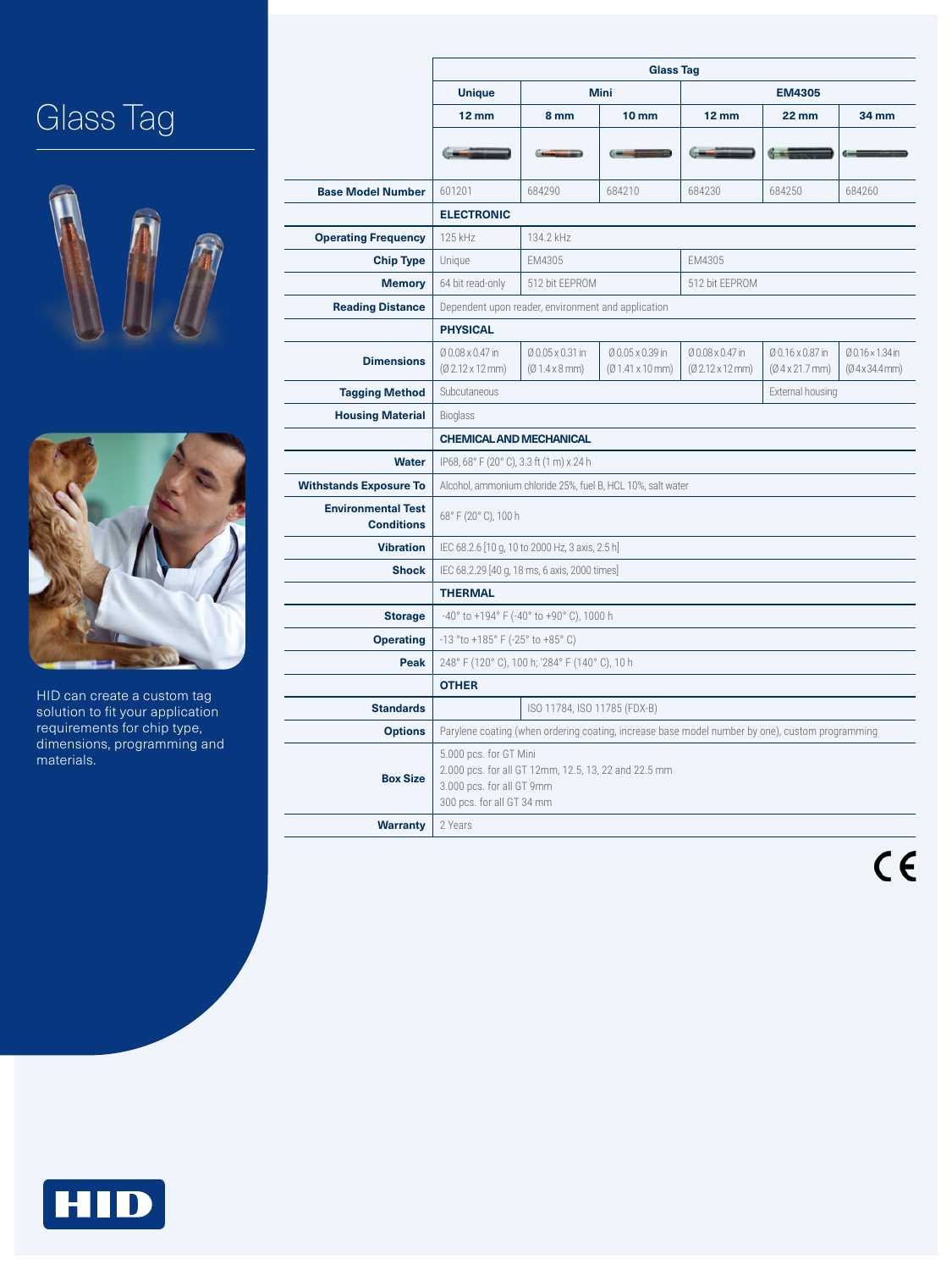#### **ANIMAL IDENTIFICATION:**

#### • **Companion animals**

- Cats
- Dogs
- Horses
- **Livestock**
	- Cattle
	- Goats
	- Sheep

#### • **Laboratory and exotic animals**

- Ferrets
- Fish
- Mice and rats
- Pigeons

|                                                | <b>Glass Tag</b>                                                                                                                                                      |                                                                                                 |                                                      |                                                    |                                                    |                    |                                                      |                                                    |                                                    |  |  |  |
|------------------------------------------------|-----------------------------------------------------------------------------------------------------------------------------------------------------------------------|-------------------------------------------------------------------------------------------------|------------------------------------------------------|----------------------------------------------------|----------------------------------------------------|--------------------|------------------------------------------------------|----------------------------------------------------|----------------------------------------------------|--|--|--|
|                                                | <b>Ultra</b>                                                                                                                                                          |                                                                                                 | <b>HDX</b>                                           |                                                    | <b>Hitag S</b>                                     |                    |                                                      |                                                    |                                                    |  |  |  |
|                                                | 9 <sub>mm</sub><br>12.5 mm                                                                                                                                            |                                                                                                 | 22.5 mm                                              | <b>32 mm</b>                                       | <b>12 mm</b>                                       |                    | $15 \, \text{mm}$                                    | <b>22 mm</b>                                       | 34 mm                                              |  |  |  |
|                                                |                                                                                                                                                                       |                                                                                                 |                                                      |                                                    |                                                    |                    |                                                      |                                                    |                                                    |  |  |  |
|                                                |                                                                                                                                                                       |                                                                                                 |                                                      |                                                    |                                                    |                    |                                                      |                                                    |                                                    |  |  |  |
| <b>Base Model Number</b>                       | 628230                                                                                                                                                                | 684280                                                                                          | 6B7250                                               | 6B7260                                             | 623230                                             | 624201             | 623242                                               | 623250                                             | 623260                                             |  |  |  |
|                                                | <b>ELECTRONIC</b>                                                                                                                                                     |                                                                                                 |                                                      |                                                    |                                                    |                    |                                                      |                                                    |                                                    |  |  |  |
| <b>Operating</b><br><b>Frequency</b>           | 134.2 kHz                                                                                                                                                             |                                                                                                 |                                                      |                                                    |                                                    |                    |                                                      |                                                    |                                                    |  |  |  |
| <b>Chip Type</b>                               | EM4305                                                                                                                                                                |                                                                                                 | <b>HDX</b>                                           |                                                    | Hitag S                                            |                    |                                                      |                                                    |                                                    |  |  |  |
| <b>Memory</b>                                  | 512 bit EEPROM                                                                                                                                                        |                                                                                                 | 128 bit OTP                                          |                                                    | 256 bit<br>EEPROM                                  | 2048 bit<br>EEPROM | 256 bit EEPROM                                       |                                                    |                                                    |  |  |  |
| <b>Reading Distance</b>                        | Up to 35% greater than standard tag<br>Dependent upon reader, environment and application<br>of same size                                                             |                                                                                                 |                                                      |                                                    |                                                    |                    |                                                      |                                                    |                                                    |  |  |  |
|                                                | <b>PHYSICAL</b>                                                                                                                                                       |                                                                                                 |                                                      |                                                    |                                                    |                    |                                                      |                                                    |                                                    |  |  |  |
| <b>Dimensions</b>                              | Ø 0.08 x 0.35 in<br>$(02.12 \times 9 \text{ mm})$                                                                                                                     | Ø 0.08 x 0.49 in<br>$(02.12 \times 12.5 \text{ mm})$                                            | Ø 0.15 x 0.88 in<br>$(03.85 \times 22.5 \text{ mm})$ | Ø 0.15 x 1.26 in<br>$(03.85 \times 32 \text{ mm})$ | Ø 0.08 x 0.47 in<br>$(02.12 \times 12 \text{ mm})$ |                    | Ø 0.12 x 0.59 in<br>$(03.15 \times 15.5 \text{ mm})$ | Ø 0.16 x 0.87 in<br>$(0.4 \times 21.7 \text{ mm})$ | Ø 0.16 × 1.34 in<br>$(0.4 \times 34.4 \text{ mm})$ |  |  |  |
| <b>Tagging Method</b>                          | Subcutaneous                                                                                                                                                          |                                                                                                 | External housing                                     |                                                    | Subcutaneous                                       |                    |                                                      | External housing                                   |                                                    |  |  |  |
| <b>Housing Material</b>                        | Bioglass                                                                                                                                                              |                                                                                                 |                                                      |                                                    |                                                    |                    |                                                      |                                                    |                                                    |  |  |  |
|                                                |                                                                                                                                                                       | <b>CHEMICAL AND MECHANICAL</b>                                                                  |                                                      |                                                    |                                                    |                    |                                                      |                                                    |                                                    |  |  |  |
| <b>Water</b>                                   | IP68, 68° F (20° C), 3.3 ft (1 m) x 24 h                                                                                                                              |                                                                                                 |                                                      |                                                    |                                                    |                    |                                                      |                                                    |                                                    |  |  |  |
| <b>Withstands</b><br><b>Exposure To</b>        | Alcohol, ammonium chloride 25%, fuel B, HCL 10%, salt water                                                                                                           |                                                                                                 |                                                      |                                                    |                                                    |                    |                                                      |                                                    |                                                    |  |  |  |
| <b>Environmental Test</b><br><b>Conditions</b> | 68° F (20° C), 100 h                                                                                                                                                  |                                                                                                 |                                                      |                                                    |                                                    |                    |                                                      |                                                    |                                                    |  |  |  |
| <b>Vibration</b>                               | IEC 68.2.6 [10 g, 10 to 2000 Hz, 3 axis, 2.5 h]                                                                                                                       |                                                                                                 |                                                      |                                                    |                                                    |                    |                                                      |                                                    |                                                    |  |  |  |
| <b>Shock</b>                                   |                                                                                                                                                                       | IEC 68.2.29 [40 g, 18 ms, 6 axis, 2000 times]                                                   |                                                      |                                                    |                                                    |                    |                                                      |                                                    |                                                    |  |  |  |
|                                                | <b>THERMAL</b>                                                                                                                                                        |                                                                                                 |                                                      |                                                    |                                                    |                    |                                                      |                                                    |                                                    |  |  |  |
| <b>Storage</b>                                 | -40° to +194° F (-40° to +90° C), 1000 h                                                                                                                              |                                                                                                 |                                                      |                                                    |                                                    |                    |                                                      |                                                    |                                                    |  |  |  |
| <b>Operating</b>                               |                                                                                                                                                                       | -13 °to +185° F (-25° to +85° C)                                                                |                                                      |                                                    |                                                    |                    |                                                      |                                                    |                                                    |  |  |  |
| Peak                                           | 248° F (120° C), 100 h; '284° F (140° C), 10 h                                                                                                                        |                                                                                                 |                                                      |                                                    |                                                    |                    |                                                      |                                                    |                                                    |  |  |  |
|                                                | <b>OTHER</b>                                                                                                                                                          |                                                                                                 |                                                      |                                                    |                                                    |                    |                                                      |                                                    |                                                    |  |  |  |
| <b>Standards</b>                               | ISO 11784, ISO 11785 (FDX-B)                                                                                                                                          |                                                                                                 | ISO 11784, ISO 11785 (HDX)                           |                                                    | ISO 11784, ISO 11785 (FDX-B)                       |                    |                                                      |                                                    |                                                    |  |  |  |
| <b>Options</b>                                 |                                                                                                                                                                       | Parylene coating (when ordering coating, increase base model number by one), custom programming |                                                      |                                                    |                                                    |                    |                                                      |                                                    |                                                    |  |  |  |
| <b>Box Size</b>                                | 5.000 pcs. for GT Mini<br>2.000 pcs. for all GT 12mm, 12.5, 13, 22 and 22.5 mm<br>3.000 pcs. for all GT 9mm, 1.000 pcs. for all GT 32 mm<br>300 pcs. for all GT 34 mm |                                                                                                 |                                                      |                                                    |                                                    |                    |                                                      |                                                    |                                                    |  |  |  |
| <b>Warranty</b>                                | 2 Years                                                                                                                                                               |                                                                                                 |                                                      |                                                    |                                                    |                    |                                                      |                                                    |                                                    |  |  |  |